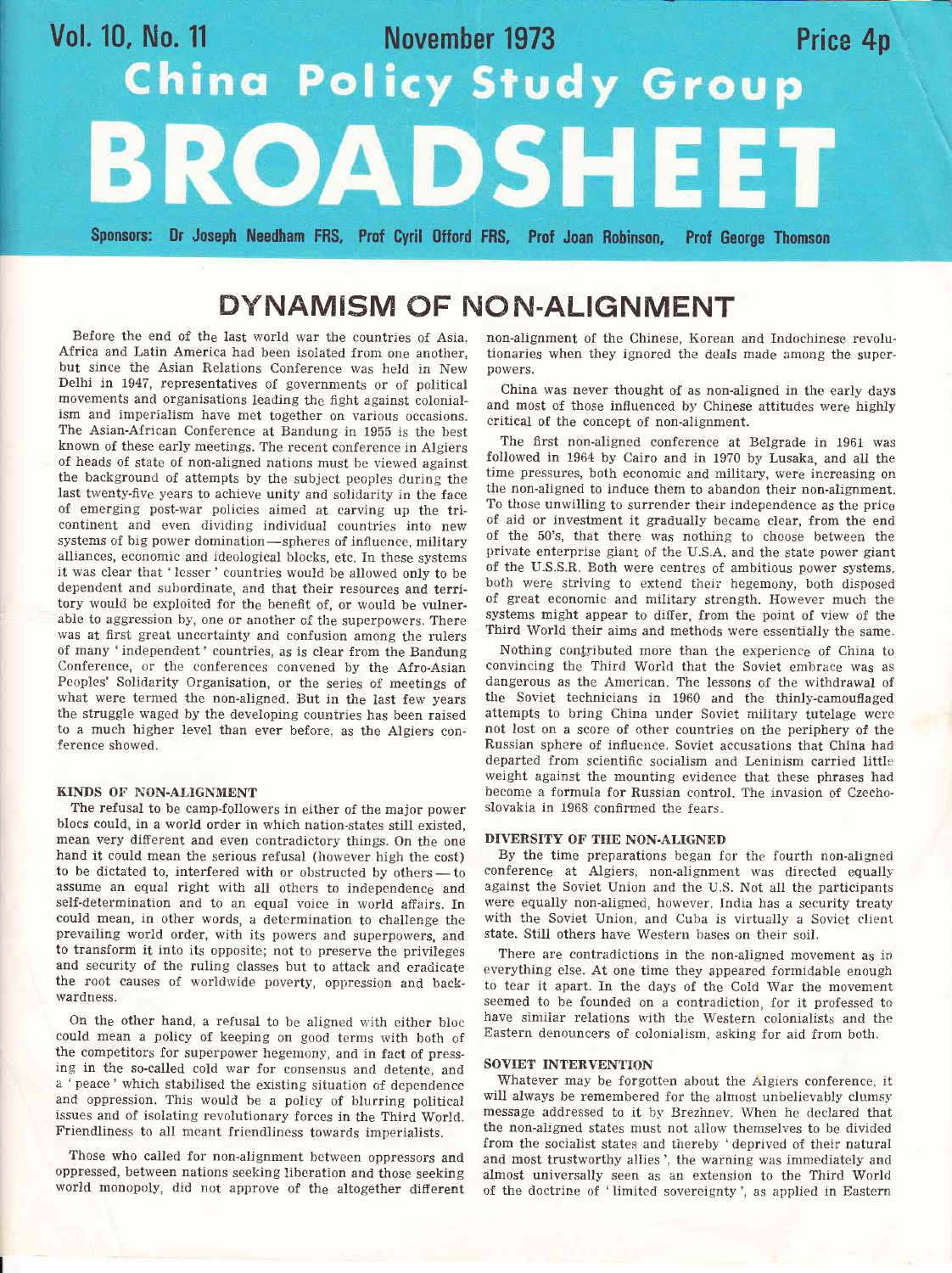Europe. Independent struggle by the oppressed nations will not do. You must be aligned with one superpower, according to Brezhnev, and non-aligned with the other.

#### CHINESE NON-INTERVENTION

China, true to her policy of strict non-intervention in the diplomacy of the non-aligned nations, confined herself to sending a message wishing the Algiers summit success in achieving 'positive results in the struggle against imperialism, colonialism, neocolonialism and big-power hegemonism'. The common purpose that brings the non-aligned nations together is independence and development, and here Chinese experience teaches only one approach, that of self-reliance. China has undoubtedly found one way in which a country can turn backwardness into development. Above all, the majority of the Algiers nations desire to remain non-aligned. China is the outstanding example of successful non-alignment in relation to both superpower blocs. The possibilities for common action are immense.

Denunciations of U.S. and Soviet policy at the 10th Congress of the C.P.C. and at the United Nations Assembly have been widely publicised. If the Chinese charges struck a responding chord in Europe, they sounded even more clearly in the Third World, which suffers more directly from superpower hegemony. At the U.N., Chiao Kuan-hua's mosi withering fire was directed at the Soviet Union's proposed ' collective security' system for Asia. The present attempt to breathe new life into the scheme made it seem, he said, as if the ghost of John Foster Dulles had taken up quarters in the Kremlin. Merely to mention such proposals underlined the similarity between the two superpowers. Both in Asia and in the Middle East their striving for domination over others transcended their differences. They were like two clay figurines which had been kneaded together and then remoulded, so that there is something of each in the other. When they called for disarmament and limitation it was others they wished to disarm and limit, not themselves.

This is a theme certain to unite the nations who have been the victims of exploitation and extortion and now find new devices being used to perpetuate their dependence. The older imperialists of Europe still see the power structures of the U.S. and U.S.S.R. as indispensable underpinning for their own system of plunder. The current attitudes of West Germany (refusal to let liberal qualms slow down rapprochement with the U.S.S.R.) and even of France (Pompidou's studious avoidance of any public statement implying acceptance of Chinese criticism of Soviet power-politics) give few grounds for confidence that the E.E.C. will take up an independent position. They will do nothing to offend the Soviet Union, and at the same time they go out of their way to reassure the other superpower that there will be no conflict between E.E.C. and U.S. policy. That situation, however, is likeiy to be only temporary.

#### A NEW STAGE

The European Community may perhaps be a potential ally of China, but China and the non-aligned countries, however they may be seen by others or see themselves, are natural allies. China's development has benefited from a wealth of negative example. She can see where becoming a great power has led, and is determined to follow a different path. All the countries of the Third World know this, and though some may not immediately understand when she measures her support with her eyes on a wider horizon, the voices which denounce China sound a false note.

The Algiers conference of September 1973 marks a new stage in the struggle against imperialism. It has tilted the balance, not against one superpower or the other but against both superpowers together. The developing countries now have no intention of sliding into either camp to escape the pull of the other. Non-commitment equally to the free-economy camp of the

U,S. and the state-monopoly bloc of the U.S,S.R. is no longer an unstable or transitory position. It is the pivot of a positive alternative accepting neither encroachment nor dependence. Translated into economic forms, it sets off a train of questions on other levels. But on the crucial issue of where the power and initiative lie it is categorical: freedom does not mean the 'freedom' of the 'free world' and socialism does not mean the 'socialism' of the Soviet bloc.

The Third World is not merely clarifying its own politics but helping to clarify those of the developed countries. The way was prepared for this by France, who gave the death-blow to the axiom that the U.S. is custodian of all the interests of the 'free' countries, and by China, who exposed the politics of superpower as being imperialism with either a socialist or a free-enterprise facade.

It will be ironical if the only political leadership offering hope to the world comes from those who until recently were virtually outcasts. But the truth shunned by the affiuent is seen very clearly by the Third World: the superpowers, while feared militarily, are discredited politically and morally, as are those who merely vacillate between them. Their eloquently proclaimed ideologies are no more than a screen for domination or acquiescence in domination. Only those who start by shedding the illusion that the Western way is the only way of development, and dismissing the idea that the wealthy will come to their aid, and resolve to rely on their own exertions, will set foot on the upward slope. Countries that want to develop will not do so by receiving aid. Countries that want to command respect will not to so by receiving patronage, Countries anxious to preserve the gains of liheration will reject alliance with superpowers or with governments under their control.

#### TO FRIENDS OF BROADSHEET

We thank those readers who sent us £30 in donations during the quarter July.September. Summer is always a time when donations fall off and we hope that our friends will make up for it at Christmas and when renewing subscriptions. May we remind you that the books mentioned beiow would make excel' lent Christmas presents. We still have in stock some bound volumes containing our 1970 and 1971 issues, price f3.00 by post, for the two years.

We have just had an inspiring letter from a friend in one of the many detention camps in the Far East. Eight detainees are placing subscriptions and several want copies of George Thomson's books.

> $\ast$  $\ast$  $\ast$

Supplies of Prof. Thomson's new book, CAPITALISM AND AFTER: the Rise and Fall of Commodity Production, were delivered to us in the middle of October and orders are being flIled as rapidly as possible.

We ask that all orders for this book, and for the previous one, FROM MARX T0 MAO TSE-TUNG, be sent to C.P.S.G. Books, 41 Great Russell Street, London W.C.l. Both books are the same price, 60p by post. Cheques should be made out to China Policy Study Group.

Payments for BRoADSHEET should continue to be sent to Parliament Hill. Please do not combine subscriptions for BROADSHEET with payments for books; it will make difficulties for us.

> $\ast$  $\ast$  $\ast$

A proposed Editorial on the Middle East crisis has been crowded out of this issue. We intend to publish a longer article next month.

THE CHINA POLICY STUDY GROUP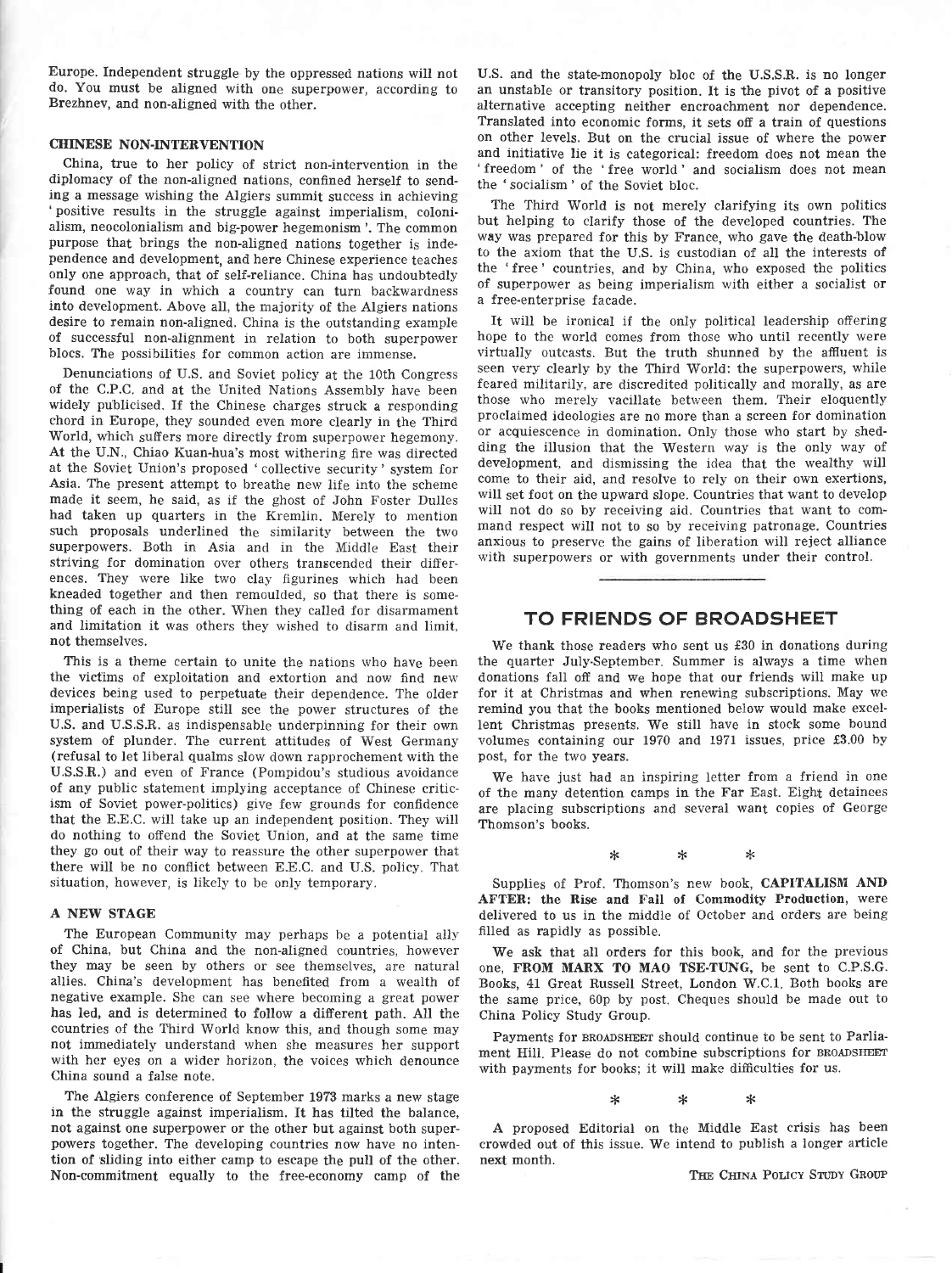## THE'TEN MAJOR STRUGGLES'

In his Report to the Tenth Congress of the Chinese Communist Party Chou En-lai said that in the past fifty years the Party had gone through ten major struggles between two lines. In fact, the whole history of the Chinese Party has illustrated the truth of Mao Tse-tung's statement in On Contradiction that differences are universal :

'The universality or absoluteness of contradiction has <sup>a</sup> twofold meaning. One is that contradiction exists in the process of development of all things, and the other is that in the process of deveiopment of each thing a movement of opposites exists from beginning to end.'

Inner-Party struggles have been continuous in the past, and, as Chou En-lai put it, 'comrades in our Party must be fully prepared for the struggles in the long years to come', for contradictions would continue in society and two-line struggles would reflect them.

Moreover, struggles within the Party wouid reflect contradictions without, for 'enemies at home and abroad all understand that the easiest way to capture a fortress is from within', and ' capitalist-roaders' within the Party were in the best position to subvert the dictatorship of the proletariat. He was then referring specifically to Lin Piao, but others, both before and after seizure of power by the proietariat, had opposed the interests of the working people.

This article offers a very brief outline of the ten struggles referred to by Chou En-Iai. Clearly it cannot cover aII their ramifications and complexities, but it does indicate the main trends and the main errors. The fact that each one is identifled by the name of an individual does not mean he alone was responsible for the deviation in question, nor that he alone carried it out. Nor does it mean that these were the only contradictions and struggles within the Party. Already at the First Party Congress in 1921 there were two wrong viewpoints: the 'right' held by the 'Legal Marxists' who only wanted to publish journals, run political schools, and take part in 'parliamentary' action; the 'left' which stood for immediate proletarian dictatorship, rejecting participation in bourgeois-democratic movements, and advocating adventurist action.

(1) Chen Tu-hsiu. He was elected leader of the Party Central Committee in 1921. He at first took the 'left' line that socialist revolution must start at once, omitting the stage of democratic revolution against feudalism and imperialism. He then opposed alliance with the Kuomintang and wanted an independent Communist Party. Later, under the influence of the Comintern, he led the Party into a united front with the K.M.T., but in which the Party was in a subordinate position. This was a line of 'all unity and no struggle', and it ended in the 1927 disaster when Chiang Kaishek massacred thousands of communists and other militants.

(2) Chu Chiu-pai. A member of the Party Central Committee, he led the 'first left line' (1927-28). He denied that revolution should proceed by stages and that the democratic revolution was necessary. He and other Party leaders ordered city uprisings, ignoring the fact that revolution had suffered a severe setback, that workers and peasants had not been organised, that the Party had not set up bases and built an army. He was an ultra-leftist who did not understand the role of the several intermediate classes and who sought to leap over the stage of democratic revolution.

(3) Li Li-san. Replacing Chu Chiu-pai, he nevertheless led the ' second left line', believing that the workers formed the only revolutionary class. He attacked the 'peasant mentality ' of Mao and others, urging postponement of land reform and opposing the setting up of red bases in rural areas. At the same time he took the 'right' line of alliance with the rich peasants, in opposition to those who were seeking to organise the poor peasants. He caused the Party great losses by launching risings in the cities before preparations had been made.

(4) Wang Ming. As leader of a group of students returning from the Soviet Union, he was responsible for the 'third left line', which dominated the Party for the four disastrous years (1930-34), during which Chiang Kai-shek launched a series of encirclement campaigns to wipe oui the red bases in Southeast China. Although Wang Ming scorned the Li Li-san line as 'right opportunism under the disguise of " leftist " talk', he himself was at first a leftist, advocating 'all struggle and no unity' except with workers. He Jespised what he called'peasant mentality' and simultaneously attacked all rich peasants, landlords and capitalists. His military tactics were to throw the Red Army, then still inexperienced, into conventional attacks on big cities. Later, he had swung right, and in 1937 thought that the C.P.C. was too weak to lead the anti-Japanese war. He labelled Mao a ' chauvinist' for believing that victory over Japan and winning national independence were essential steps to revolutionary victory. He ultimately defected to the Soviet Union, where he carries on bitter anti-China propaganda.

(5) Lo Chang-lung. Before 1921 he was a student member of a Marxist study circle in Peking and was a member of leading Party organisations in the 1920's. He strongly disagreed with Li Li-san and later with Wang Ming, opposing their 'left' lines, even to the extent of attempting to form a rival Central Committee in the C.P.C. He was a rightist who would have split the Party and was expelled in 1932.

(6) Chang Kuo-tao. He was a sectarian who veered from 'left' to 'right'. In 1923-27 he thought the working class the only revolutionary force and, like Chen Tu-hsiu, ignored the peasantry. His 'left' line was expressed by opposing the first united front with the Kuomintang, but early in the Long March he became an ultra-rightist, urging the merging of Party administration and armed forces with those of the K.M.T., to which in 1938 he defected.

(7) Kao Kang. Both before and after 1949 he held leading Party positions in the Northeast. He tried to reproduce a Soviet model in his area, holding that the Soviet Union must be imitated in every way. In practice he attemped to set up 'inde pendent kingdoms' under his own control. In 1954 and 1955 he was exposed as a member of an anti-Party bloc.

(8) Peng Teh-huai. Formerly a Kuomintang officer, he joined the C.P.C. in 1928 and played an important part in the revolutionary war. At the same time, he was fundamentally a rightist who sought to strengthen 'professionalism' in military organisation and action, ignoring politics. In the 1930's he had sided with Wang Ming and others in saying that 'guerillerism' was outmoded, that conventional warfare was essential. For a few years soldiers' conferences and committees were dropped and political education declined, while Soviet-style ranks, codes of behaviour, and uniforms were adopted. The traditions of the P.L.A. were in danger of being lost. He seriously underrated the role of the militia and considered modern weaponry more important than politically-conscious soldiers. As a corollary, he opposed the mass movements of the Great Leap Forward and the formation of the people's communes. He was dismissed as Minister of Defence in 1959.